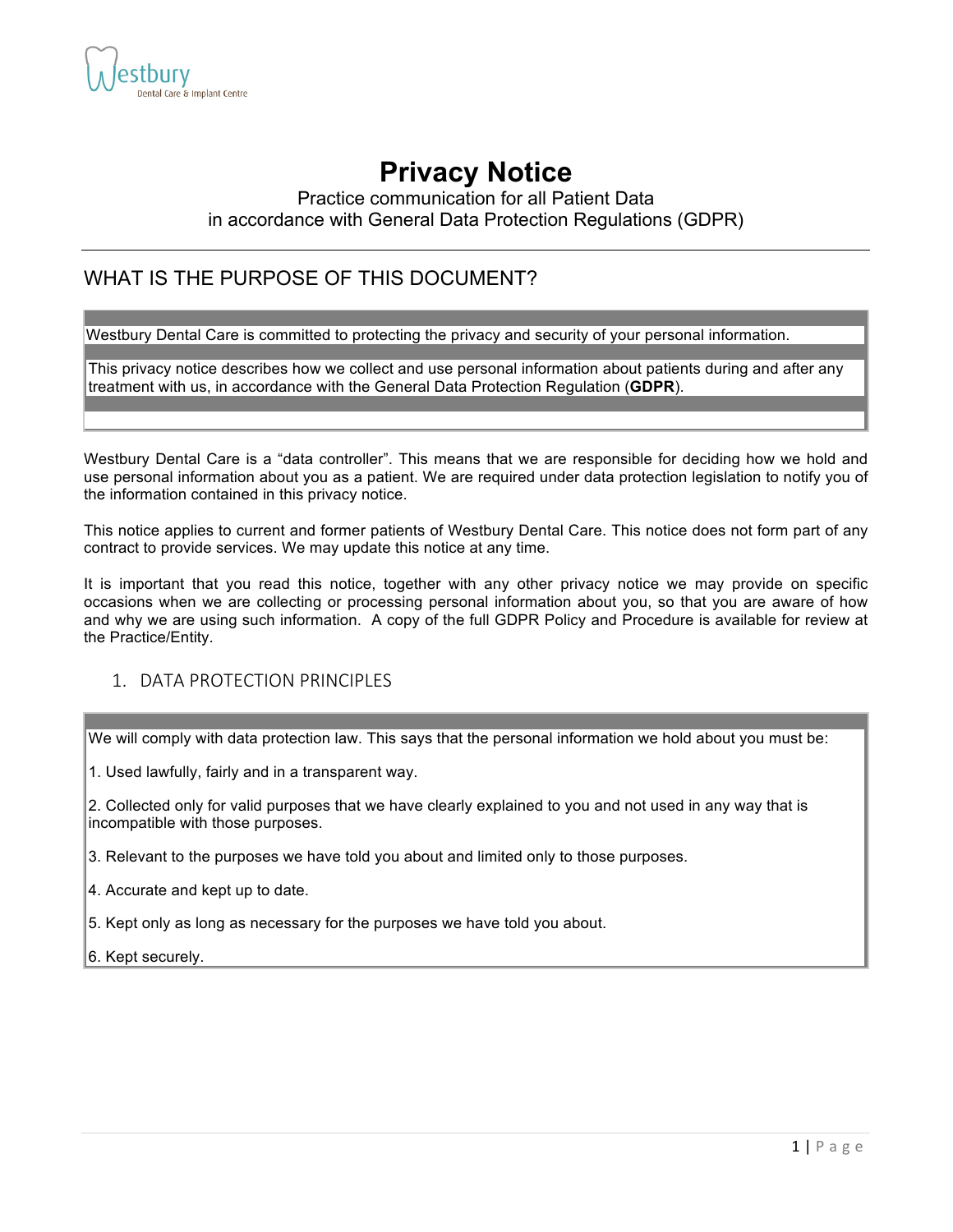

## 2. THE KIND OF INFORMATION WE HOLD ABOUT YOU

Personal data, or personal information, means any information about an individual from which that person can be identified. It does not include data where the identity has been removed (anonymous data).

There are "special categories" of more sensitive personal data which require a higher level of protection.

We will collect, store, and use the following categories of patient data;

- Personal contact details such as name, title, addresses, telephone numbers, and personal email addresses.
- Date of birth.
- Gender.
- Marital status and dependants.
- Next of kin and emergency contact information.
- National Insurance number.
- Bank account details.
- Registration date with Westbury Dental Care
- Information that the individual is or has been a patient of Westbury Dental Care or has attended, cancelled or failed to attend an appointment on a certain day.

This list is not exhaustive.

## 3. HOW IS YOUR PERSONAL INFORMATION COLLECTED?

We collect personal information about patients, either directly from you or are provided information by third parties.

We will collect additional personal information in the course of marketing activities carried out by Westbury Dental Care.

#### 4 HOW WE WILL USE INFORMATION ABOUT YOU

We will only use your personal information when the law allows us to. Most commonly, we will use your personal information in the following circumstances:

1. Where we need to perform the contract we have entered into with you.

2. Where we need to comply with a legal obligation.

3. Where it is necessary for our legitimate interests (or those of a third party) and your interests and fundamental rights do not override those interests.

We may also use your personal information in the following situations, which are likely to be rare:

1. Where we need to protect your interests (or someone else's interests).

#### 2. Where it is needed in the public interest or for official purposes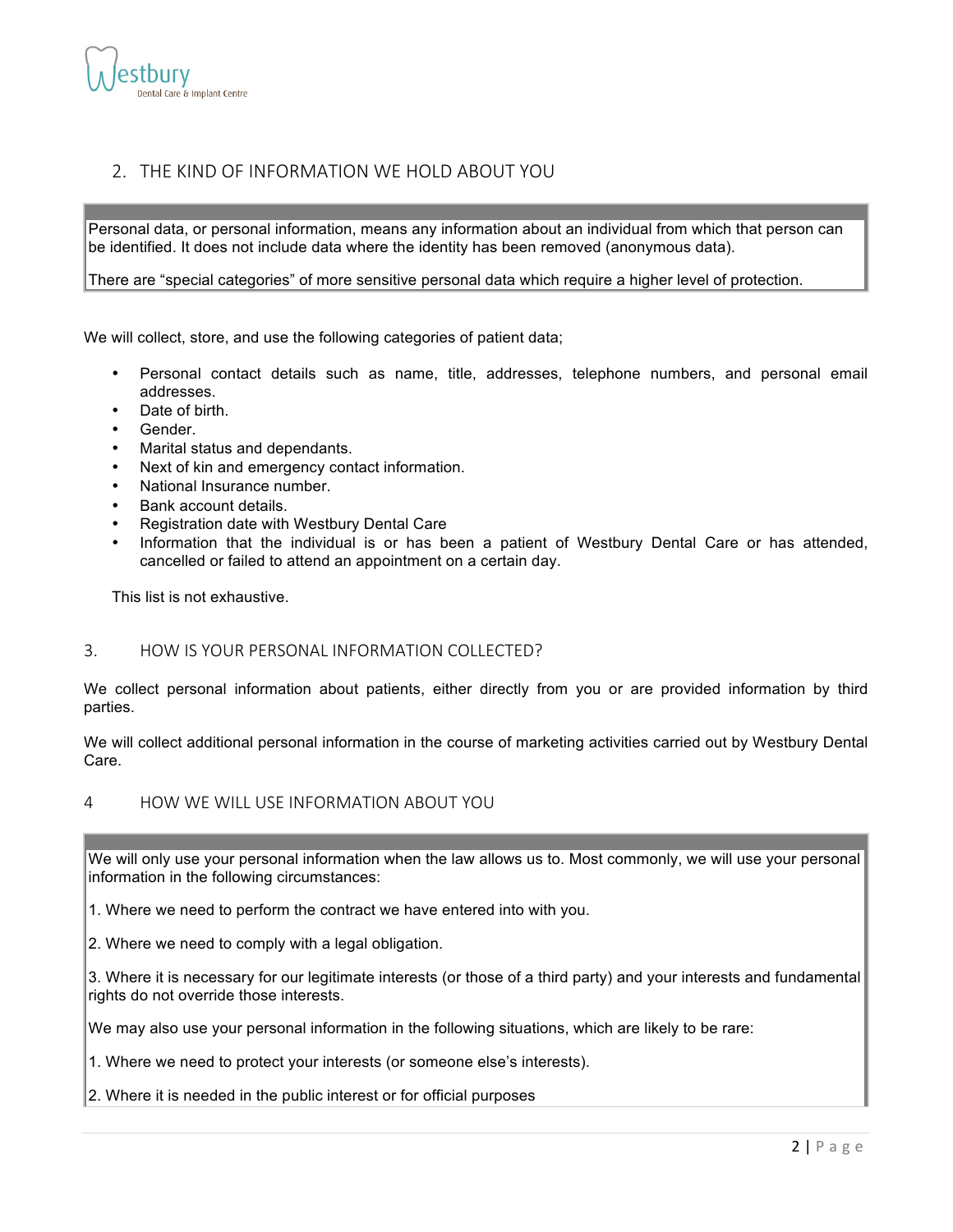

3.Archiving your sensitive personal date data for use in the public interest, scientific interest. Also, this data may be used in for historical and statistical purposes.

## 5. SITUATIONS IN WHICH WE WILL USE YOUR PERSONAL INFORMATION

We need all the categories of information in the list above primarily to allow us to perform our contract with you and to enable us to comply with legal obligations. In some cases we may use your personal information to pursue legitimate interests of our own or those of third parties, provided your interests and fundamental rights do not override those interests. The situations in which we will process your personal information are listed below.

- Administering the terms and conditions we have entered into with you.
- Administering our Dental Plan Membership Scheme.
- Accounting and auditing.

Some of the above grounds for processing will overlap and there may be several grounds which justify our use of your personal information.

#### 6. IF YOU FAIL TO PROVIDE PERSONAL INFORMATION

If you fail to provide certain information when requested, we may not be able to perform the contract we have entered into with you (such as providing dentistry services or providing any other associated benefit), or we may be prevented from complying with our legal obligations (such as health and safety).

#### 7. CHANGE OF PURPOSE

We will only use your personal information for the purposes for which we collected it, unless we reasonably consider that we need to use it for another reason and that reason is compatible with the original purpose. If we need to use your personal information for an unrelated purpose, we will notify you and we will explain the legal basis which allows us to do so.

Please note that we may process your personal information without your knowledge or consent, in compliance with the above rules, where this is required or permitted by law.

### 8. HOW WE USE PARTICULARLY SENSITIVE PERSONAL INFORMATION

"Special categories" of particularly sensitive personal information require higher levels of protection. We need to have further justification for collecting, storing and using this type of personal information. We have in place an appropriate policy document and safeguards which we are required by law to maintain when processing such data. We may process special categories of personal information in the following circumstances:

1. In limited circumstances, with your explicit written consent.

2. Where we need to carry out our legal obligations or exercise rights in connection with providing our services.

3. Where it is needed in the public interest, such as for Government Department monitoring.

Less commonly, we may process this type of information where it is needed in relation to legal claims or where it is needed to protect your interests (or someone else's interests) and you are not capable of giving your consent,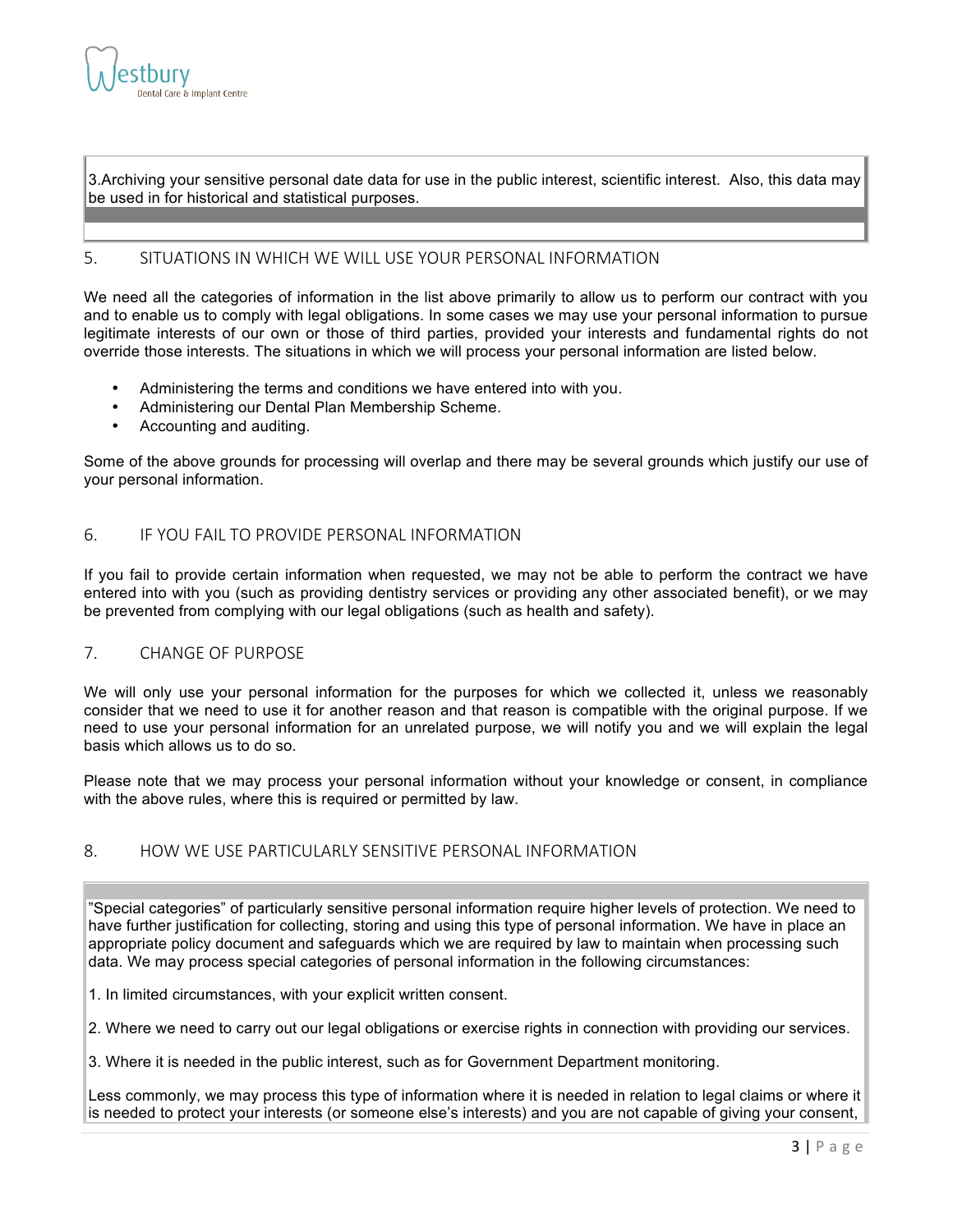

or where you have already made the information public. We may also process such information about patients or former patients in the course of legitimate business activities with the appropriate safeguards.

- Details regarding your personal identification such as your physical condition. This includes x-ray imaging, genetic and biometric data.
- Information concerning your medical history, including physical and/or mental condition and your oral health or condition.
- Information about discussions undertaken and agreements reached on treatment options, including costs of any proposed treatment.
- Information about the treatment that is planned, is being undertaken or has been provided.
- Information about family members and personal circumstances supplied by you or others.
- The amount that was paid for treatment, the amount owing, or the fact that the patient is a debtor to Westbury Dental Care.
- 9. DO WE NEED YOUR CONSENT?

We do not need your consent if we use special categories of your personal information in accordance with our written policy to carry out our legal obligations or exercise specific rights in the field of health and safety law.

In limited circumstances, we may approach you for your written consent to allow us to process certain particularly sensitive data. If we do so, we will provide you with full details of the information that we would like and the reason we need it, so that you can carefully consider whether you wish to consent. You should be aware that it is not a condition of your contract with us that you agree to any request for consent from us.

#### 10. AUTOMATED DECISION-MAKING

Automated decision-making takes place when an electronic system uses personal information to make a decision without human intervention. We are allowed to use automated decision-making in the following circumstances:

1. Where we have notified you of the decision and given you 21 days to request a reconsideration.

2. Where it is necessary to perform the contract with you and appropriate measures are in place to safeguard your rights.

3. In limited circumstances, with your explicit written consent and where appropriate measures are in place to safeguard your rights.

If we make an automated decision on the basis of any particularly sensitive personal information, we must have either your explicit written consent or it must be justified in the public interest, and we must also put in place appropriate measures to safeguard your rights.

You will not be subject to decisions that will have a significant impact on you based solely on automated decisionmaking, unless we have a lawful basis for doing so and we have notified you.

We do not envisage that any decisions will be taken about you using automated means, however we will notify you in writing if this position changes.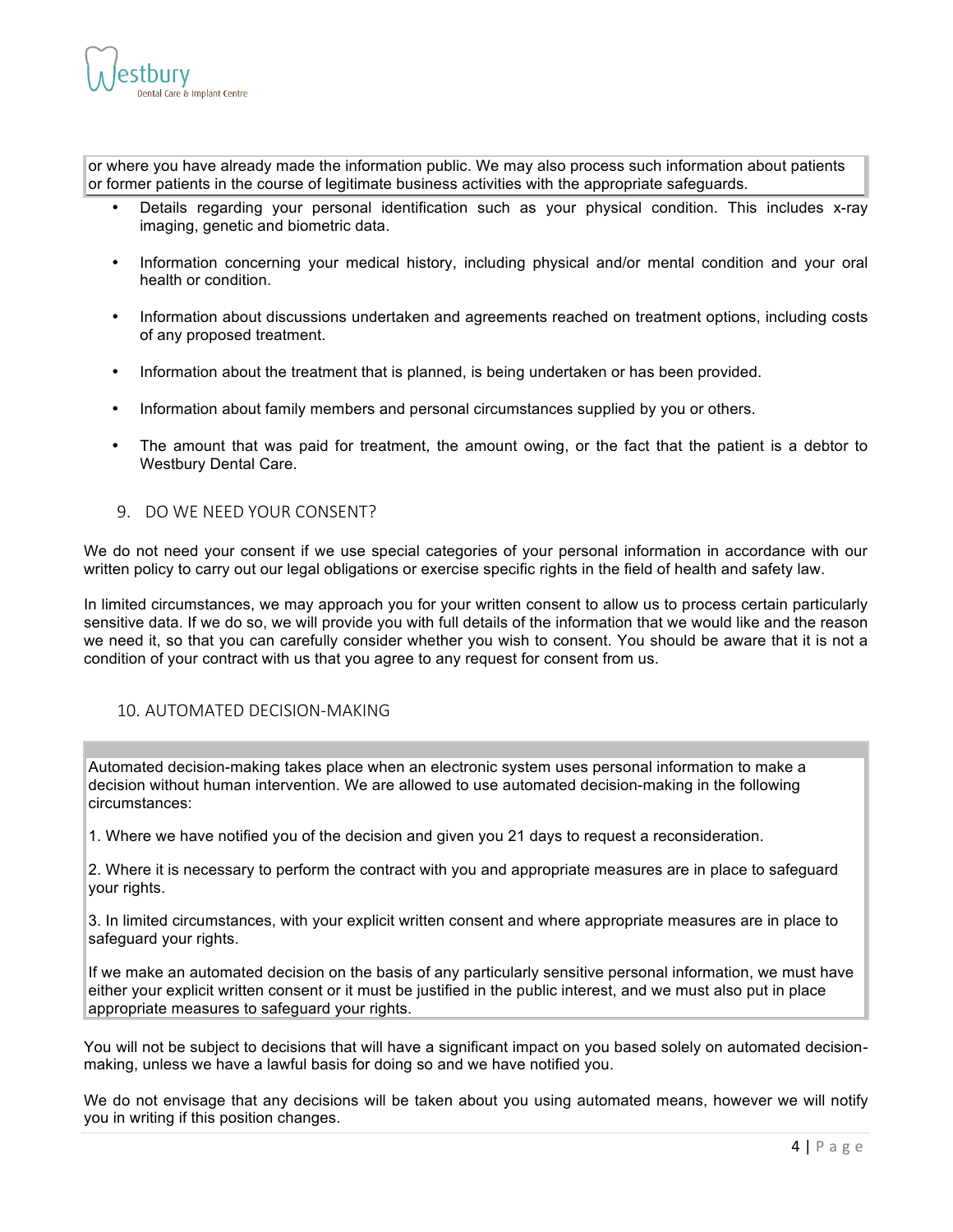

## 11. DATA SHARING

We may have to share your data with third parties, including third-party service providers and other entities in the group.

We require third parties to respect the security of your data and to treat it in accordance with the law.

We may transfer your personal information outside the EU.

If we do, you can expect a similar degree of protection in respect of your personal information.

#### **Why might you share my personal information with third parties?**

We will share your personal information with third parties where required by law, where it is necessary to deliver a service to you or where we have another legitimate interest in doing so.

#### **Which third-party service providers process my personal information?**

"Third parties" includes third-party service providers. These may include (this list is not exhaustive);

- -Dental Plan Membership Administrator.
- Loss assessors.
- Insurance companies.
- Regulatory authorities such as the GDC and the Care Quality Commission.
- Fraud prevention agencies.
- NHS Local Authorities and designated agents.
- The British Dental Association (BDA).
- Other entities within our group.

#### **How secure is my information with third-party service providers and other entities in our group?**

All our third-party service providers and other entities in the group are required to take appropriate security measures to protect your personal information in line with our policies. We do not allow our third-party service providers to use your personal data for their own purposes. We only permit them to process your personal data for specified purposes and in accordance with our instructions.

#### **When might you share my personal information with other entities in the group?**

We will share your personal information with other entities in our group as part of our regular reporting activities on Westbury Dental Care performance, in the context of a business activities such as system maintenance support and hosting of data.

#### **What about other third parties?**

We may share your personal information with other third parties, for example in the context of the possible sale or restructuring of the business. We may also need to share your personal information with a regulator or to otherwise comply with the law.

12. DATA SECURITY

We have put in place measures to protect the security of your information. Details of these measures are available upon request by contacting info@westburydentalcare.com

Third parties will only process your personal information on our instructions and where they have agreed to treat the information confidentially and to keep it secure.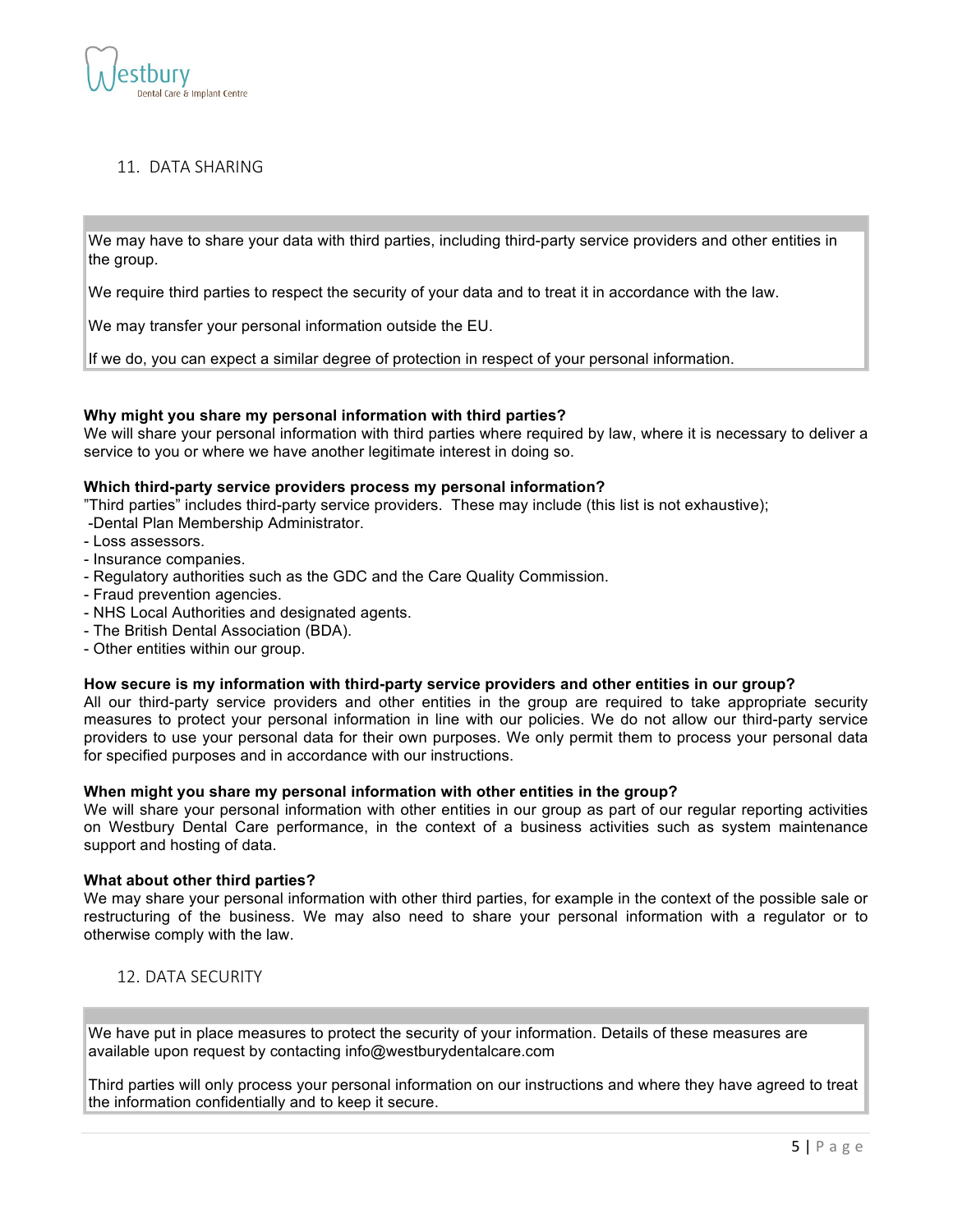

We have put in place appropriate security measures to prevent your personal information from being accidentally lost, used or accessed in an unauthorised way, altered or disclosed. In addition, we limit access to your personal information by other third parties who have a business need to know. They will only process your personal information on our instructions and they are subject to a **duty** of confidentiality.

We have put in place procedures to deal with any suspected data security breach and will notify you and any applicable regulator of a suspected breach where we are legally required to do so.

#### **Data Retention**

#### **How long will you use my information for?**

We will only retain your personal information for as long as necessary to fulfil the purposes we collected it for, including for the purposes of satisfying any legal, accounting, or reporting requirements. Patient data is retained for a minimum of 11 years, or for children until age 25, whichever is longer.

To determine the appropriate retention period for personal data, we consider the amount, nature, and sensitivity of the personal data, the potential risk of harm from unauthorised use or disclosure of your personal data, the purposes for which we process your personal data and whether we can achieve those purposes through other means, and the applicable legal requirements.

In some circumstances we may anonymise your personal information so that it can no longer be associated with you, in which case we may use such information without further notice to you.

## 13. RIGHTS OF ACCESS, CORRECTION, ERASURE, AND RESTRICTION

#### 13.1 YOUR DUTY TO INFORM US OF CHANGES

It is important that the personal information we hold about you is accurate and current. Please keep us **informed** if your personal information changes during your relationship with us.

#### 13.2 YOUR RIGHTS IN CONNECTION WITH PERSONAL INFORMATION

Under certain circumstances, by law you have the right to:

• **Request access** to your personal information (commonly known as a "data subject access request"). This enables you to receive a copy of the personal information we hold about you and to check that we are lawfully processing it.

• **Request correction** of the personal information that we hold about you. This enables you to have any incomplete or inaccurate information we hold about you corrected.

• **Request erasure** of your personal information. This enables you to ask us to delete or remove personal information where there is no good reason for us continuing to process it. You also have the right to ask us to delete or remove your personal information where you have exercised your right to object to processing (see below).

• **Object to processing** of your personal information where we are relying on a legitimate interest (or those of a third party) and there is something about your particular situation which makes you want to object to processing on this ground. You also have the right to object where we are processing your personal information for direct marketing purposes.

• **Request the restriction of processing** of your personal information. This enables you to ask us to suspend the processing of personal information about you, for example if you want us to establish its accuracy or